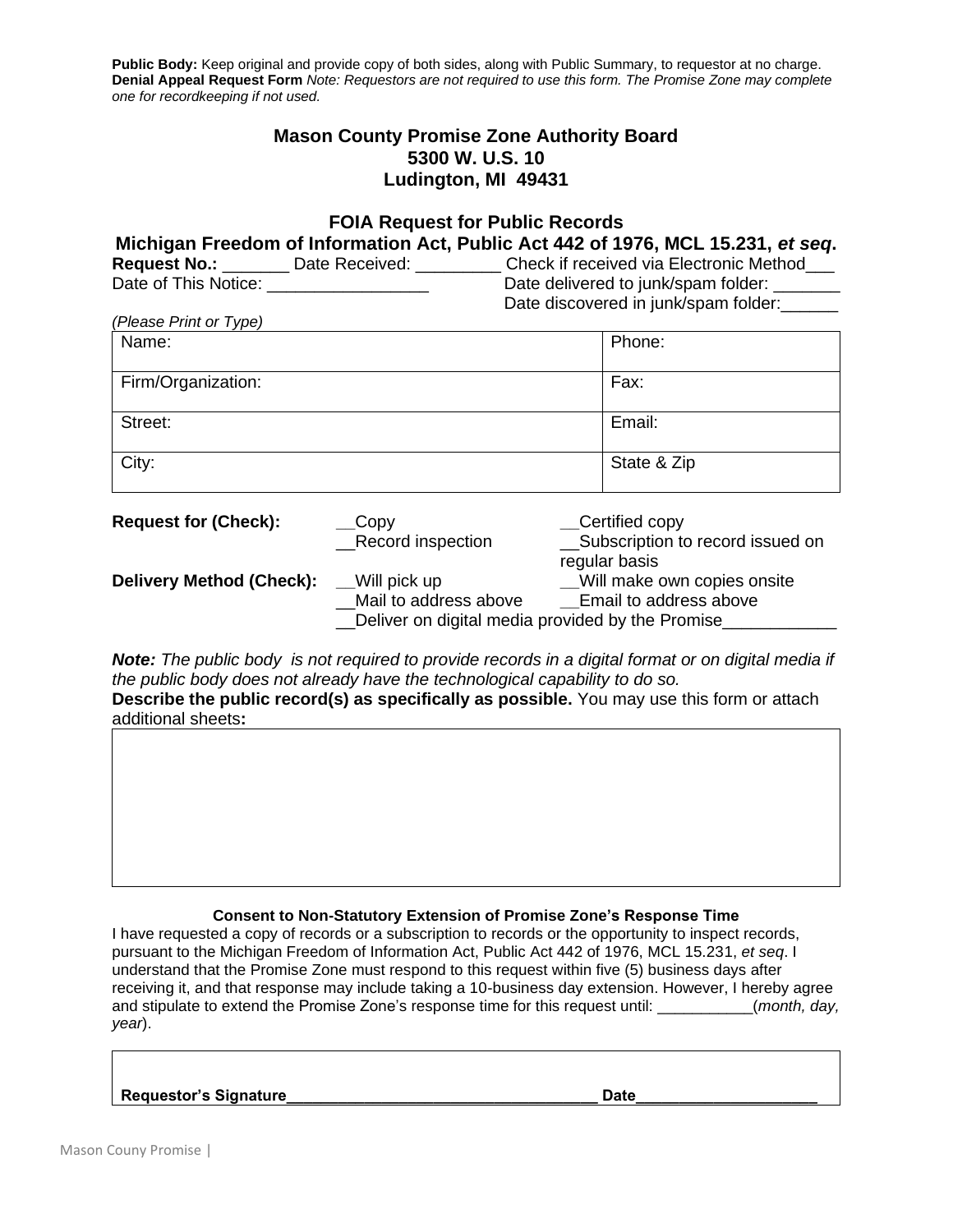**Public Body:** Keep original and provide copy of both sides, along with Public Summary, to requestor at no charge. **Denial Appeal Request Form** *Note: Requestors are not required to use this form. The Promise Zone may complete one for recordkeeping if not used.*

#### **Records Located on Website**

If the Promise Zone directly or indirectly administers or maintains an official internet presence, any public records available to the general public on that internet site at the time the request is made are exempt from any labor charges to redact (*separate exempt information from non-exempt information*).

If the FOIA coordinator knows or has reason to know that all or a portion of the requested information is available on its website, the Promise Zone must notify the requestor in its written response that all or a portion of the requested information is available on its website. The written response, to the degree practicable in the specific instance, must include a specific webpage address where the requested information is available. On the detailed cost itemization form, the Promise Zone must separate the requested public records that are available on its website from those that are not available on the website and must inform the requestor of the additional charge to receive copies of the public records that are available on its website.

If the Promise Zone has included the website address for a record in its written response to the requestor and the requestor thereafter stipulates that the public record be provided to him or her in a paper format or other form, including digital media, the Promise Zone must provide the public records in the specified format (if the Promise Zone has the technological capability) but may use a fringe benefit multiplier greater than the 50%, not to exceed the actual costs of providing the information in the specified format.

#### **Request for Copies/Duplication of Records on Promise Zone Website**

I hereby stipulate that, even if some or all of the records are located on a Promise website, I am requesting that the Promise Zone make copies of those records on the website and deliver them to me in the format I have requested above. I understand that some FOIA fees may apply.

|  | <b>Requestor's Signature</b> | <b>Date</b> |
|--|------------------------------|-------------|
|--|------------------------------|-------------|

#### **Overtime Labor Costs**

Overtime wages shall not be included in the calculation of labor costs unless overtime is specifically stipulated by the requestor and clearly noted on the detailed cost itemization form.

#### **Consent to Overtime Labor Costs**

I hereby agree and stipulate to the Promise Zone using overtime wages in calculating the following labor costs as itemized in the following categories:

**1. \_\_\_**Labor to copy/duplicate **2.\_\_\_** Labor to locate **3a. \_\_\_** Labor to redact **3b. \_\_\_**Contract labor to redact **6b. \_\_\_**Labor to copy/duplicate records already on website

**Requestor's Signature**